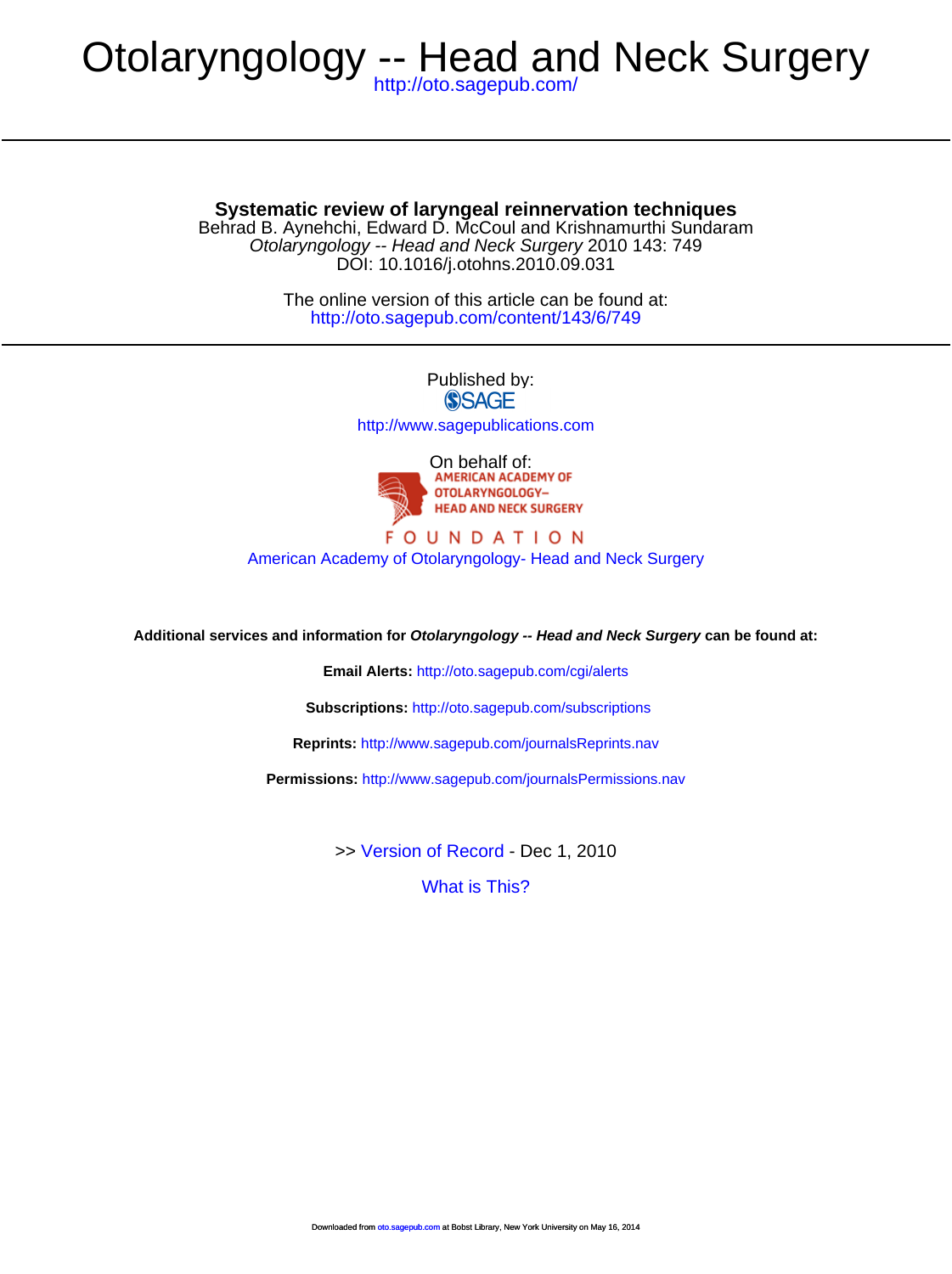#### **LITERATURE REVIEW**

# **Systematic review of laryngeal reinnervation techniques**

### **Behrad B. Aynehchi, MD, Edward D. McCoul, MD, MPH,** and **Krishnamurthi Sundaram, MD,** Brooklyn, NY

*No sponsorships or competing interests have been disclosed for this article.*

#### **ABSTRACT**

**OBJECTIVE:** To systematically review outcomes of reinnervation techniques for the management of unilateral vocal fold paralysis (UVFP).

**DATA SOURCES:** Medline and Cochrane databases for English-language studies published between 1966 and 2009 on the surgical management of UVFP.

**REVIEW METHODS:** Studies were excluded if they reported on bilateral vocal fold paralysis, used nonhuman subjects, or did not assess clinical outcomes. Outcomes of interest were visual analysis, acoustic analysis, perceptual analysis, and electromyography.

**RESULTS:** Of 686 initial studies, 14 studies encompassing 329 patients were eligible for analysis. All studies had a case-series design. Of reported patients, 60.2 percent were men, with mean age of 51 years (range, 12-79 years). The most common reinnervation technique was ansa cervicalis-to-recurrent laryngeal nerve (RLN), which was most commonly performed after thyroidectomy (43.5%). Other techniques with reportable outcomes included primary RLN anastomosis, ansa-to-RLN combined with cricothyroid muscle-nerve-muscle pedicle, ansa-to-thyroarytenoid neural implantation, ansa-to-thyroarytenoid neuromuscular pedicle, and hypoglossal-to-RLN. Median postsurgical follow-up was 12 months, and mean time to first signs of reinnervation was 4.5 months (SD 2.9 months). Visual analysis of glottic gap showed the greatest mean improvement with ansa-to-RLN, from 2.25 (SD 0.886) to 0.75 (SD 0.886) mm ( $P < 0.01$ ). Acoustic analysis showed greatest improvement with neural implantation, with a change in mean phonation time from seven (SD 1.22) to 16 (SD 5.52) seconds (*P*  $0.01$ ). Perceptual analysis and electromyography demonstrated improvement in all studies.

**CONCLUSION:** Reinnervation is effective in the management of UVFP, although the specific method may be dictated by anatomical limitations. Prospective studies utilizing uniform and consistent outcome parameters are necessary.

© 2010 American Academy of Otolaryngology–Head and Neck Surgery Foundation. All rights reserved.

**U**nilateral vocal fold paralysis (UVFP) is a common problem in patients who present to the otolaryngologist and has a significant impact on a person's quality of life.<sup>[1](#page-10-0)</sup>

The most frequent cause of UVFP is injury to the recurrent laryngeal nerve (RLN).<sup>[2](#page-10-0)</sup> The most common etiologies of RLN injury include extralaryngeal malignancy, trauma, iat-rogenic causes, and idiopathic cases.<sup>[1](#page-10-0)</sup> RLN palsy is the most common serious complication of thyroid surgery, ranking among the leading reasons for litigation of surgeons.[3](#page-10-0) Even with the use of physiologic nerve monitoring, temporary and permanent RLN palsy still occur at rates of six percent and one percent, respectively.<sup>4</sup> In the United States between 1980 and 1997, the incidence of thyroid cancer increased by 2.4 percent per year; since then, this rate has increased to 6.4 percent per year.[5](#page-10-0) Cases of locally advanced thyroid cancer may directly compromise the RLN or lead to intraoperative sacrifice rather than iatrogenic transection.<sup>[4](#page-10-0)</sup> Regardless of the cause of nerve injury, optimal management of UVFP in the face of these increasing trends in surgical thyroid disease is becoming an increasingly relevant issue.

The physical manifestations of UVFP include a forwardtilted arytenoid, loss of movement, and loss of muscle tone, leading to bowing of the vocal fold. The resulting incomplete glottic closure can manifest as dysphonia and aspiration[.6](#page-10-0) In addition, laryngeal synkinesis may result from aberrant abductor or adductor reinnervation after RLN damage or repair.<sup>7-9</sup> Current treatment options for UVFP include injection laryngoplasty, medialization thyroplasty, arytenoid adduction, and laryngeal reinnervation techniques. Notable reinnervation strategies include primary RLN anastomosis (primary RLN), ansa cervicalis-to-RLN neurorrhaphy (ansa-RLN), ansa cervicalis-to-thyroarytenoid neural implantation (implantation), ansa cervicalis-to-thyroarytenoid neuromuscular pedicle (NMP), hypoglossal-to-RLN neurorrhaphy (hypoglossal-RLN), and cricothyroid muscle-nerve-muscle neurotization (CT MNM).<sup>[10](#page-10-0)</sup> Injection laryngoplasty with temporary agents such as micronized AlloDerm or gelfoam may supplement reinnervation to provide relief until the anticipated benefits take effect. $11,12$ 

Compared with the other treatment options, laryngeal reinnervation holds several advantages. Thyroarytenoid muscle tone and bulk loss, which can mitigate the long-term effects of laryngoplasty with changes in the vocal fold

0194-5998/\$36.00 © 2010 American Academy of Otolaryngology–Head and Neck Surgery Foundation. All rights reserved. doi:10.1016/j.otohns.2010.09.031

Received August 29, 2010; accepted September 17, 2010.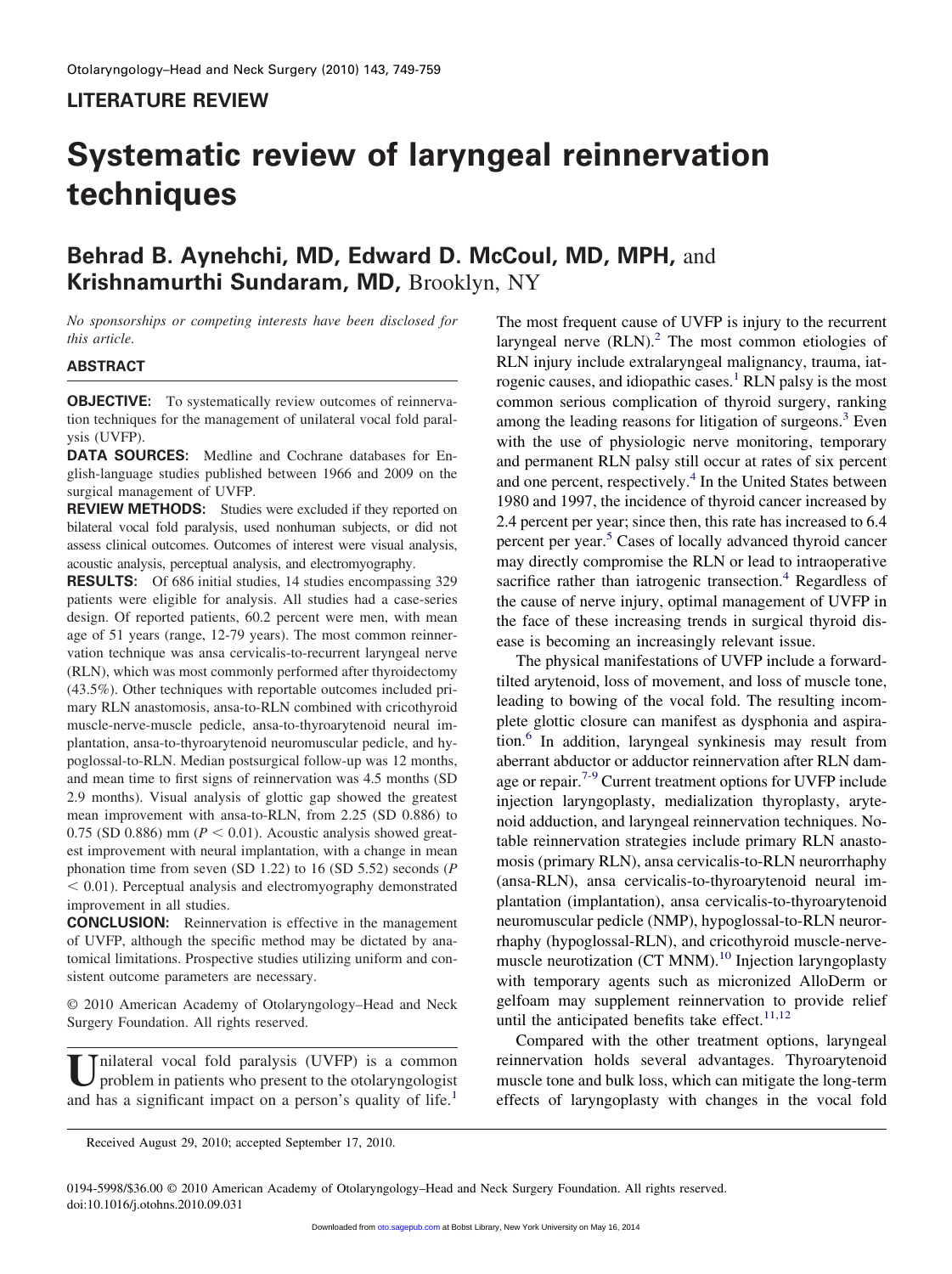position as time passes, are avoided.<sup>[13](#page-10-0)</sup> In addition, the preservation of laryngeal anatomy allows for future laryngoplasty procedures should the need arise. Moreover, improvements in voice quality, particularly pitch control, can be achieved without alterations in vocal fold pliability or mucosal wave[.14](#page-10-0) Distinct advantages of reinnervation exist in the pediatric population.<sup>15</sup> The procedure is performed under general anesthesia, which allows the surgeon to avoid the fine adjustments needed for medialization laryngoplasty under local anesthesia. The preservation of laryngeal anatomy allows for unaltered development and growth as the child matures.

In light of the increasing rates of certain surgical procedures, the greatest utility in reinnervation lies in the ability to immediately repair an injured, sacrificed, or invaded nerve if identified intraoperatively. Although the authors of several studies have demonstrated the success of reinnervation in animal studies,  $16-18$  these findings may not correlate with surgical results in human patients.<sup>[19](#page-10-0)</sup> A number of clinical studies in which the authors examined outcomes of individual reinnervation techniques in human subjects have been performed. Although a number of narrative review articles<sup>[2,10,20,21](#page-10-0)</sup> have described these modalities, to date, consistent recommendations are lacking and reports on the different techniques vary. The aim of our study was to systematically review these published reports to ascertain the relative effectiveness and indications of the various techniques, particularly within the intraoperative setting.

#### **Methods**

#### *Literature Search*

We searched the Medline and Cochrane databases with the following Medical Subject Heading (MeSH) terms filtered for English language and human studies: "recurrent laryngeal nerve" (subheading "surgery") and "unilateral vocal fold paralysis" (subheading "surgery"). This search corresponded to the following word combinations: "Recurrent Laryngeal Nerve/surgery"[MAJR] AND ("humans"[MeSH Terms] AND English[lang]) OR "Vocal Cord Paralysis/ surgery"[MeSH Terms] AND ("humans"[MeSH Terms] AND English[lang]). We considered all studies published between January 1966 and December 2009. Reference lists of identified articles were screened for additional relevant studies.

#### *Selection of Cases*

Two independent reviewers (B.B.A. and E.M.) assessed each study based on the following exclusion criteria: description of only alternative techniques rather than reinnervation; posterior cricoarytenoid reinnervation for bilateral vocal fold paralysis; review articles; duplicate patients; absence of preoperative values; and exclusive focus on a single age group.

#### *Quality Checks*

Quality assessment of each study consisted of four questions pertaining to clinical case series with corresponding values. The purposes of data collection were examined (patient care, 1; research purposes, 2; or not stated, 1). Were the samples consecutive (yes, 2; no, 1; or not stated, 1)? Was the follow-up period of at least one year (yes, 2; no, 1; or not stated, 1)? The final quality check question is whether or not lack of postoperative data or follow up is accounted for (yes, 2; no, 1; or not stated, 1). The results of these checks were quantified into an overall quality score for each study.

#### *Extraction and Analysis of Data*

The following data were extracted from each study by two independent reviewers (B.B.A. and E.M.): design, level of evidence, intervention (primary RLN, ansa-RLN, neuromuscular pedicle, implantation, ansa-RLN combined with CT MNM, and hypoglossal-RLN), supplemental interventions (medialization thyroplasty or injection laryngoplasty), outcome measure and parameters (visual, acoustic, subjective perceptual, or electromyography [EMG]), duration of paralysis before reinnervation, duration of follow-up, time until first signs of reinnervation, patient age range, gender, and etiology of UVFP. Novel techniques, including endoscopic approaches, were not included because of the small number of subjects. Patients with no postoperative data because of apparent treatment failure were included. Studies in which patients underwent intraoperative primary RLN repair were included as well, given immediate postoperative measurements were provided. This inclusion was made by the delayed effect of muscle reinnervation.<sup>[22](#page-10-0)</sup>

Data from each of the four outcome measures (visual, acoustic, subjective perceptual, and EMG) from each study were recorded, including mean values, standard deviations, confidence intervals, and/or *P* values when available. The specific scales and units used by each study, along with generalized scales across studies, are described in the results section. Because of ambiguities in methodology and followup data, no attempt was made to perform formal metaanalysis.

#### **Results**

#### *Study Selection*

Of the 686 articles retrieved, 666 articles were excluded because of the inclusion of nonhuman subjects, a description of only alternative techniques rather than reinnervation (such as thyroplasty, laryngoplasty, etc.), reinnervation of posterior cricoarytenoid for bilateral vocal fold paralysis, being review articles, and/or lack of a description of clinical management. After a review of the remaining 20 articles, 10 additional reports were excluded because of duplicate patients,  $22-28$  a lack of preoperative values,  $29$  exclusive focus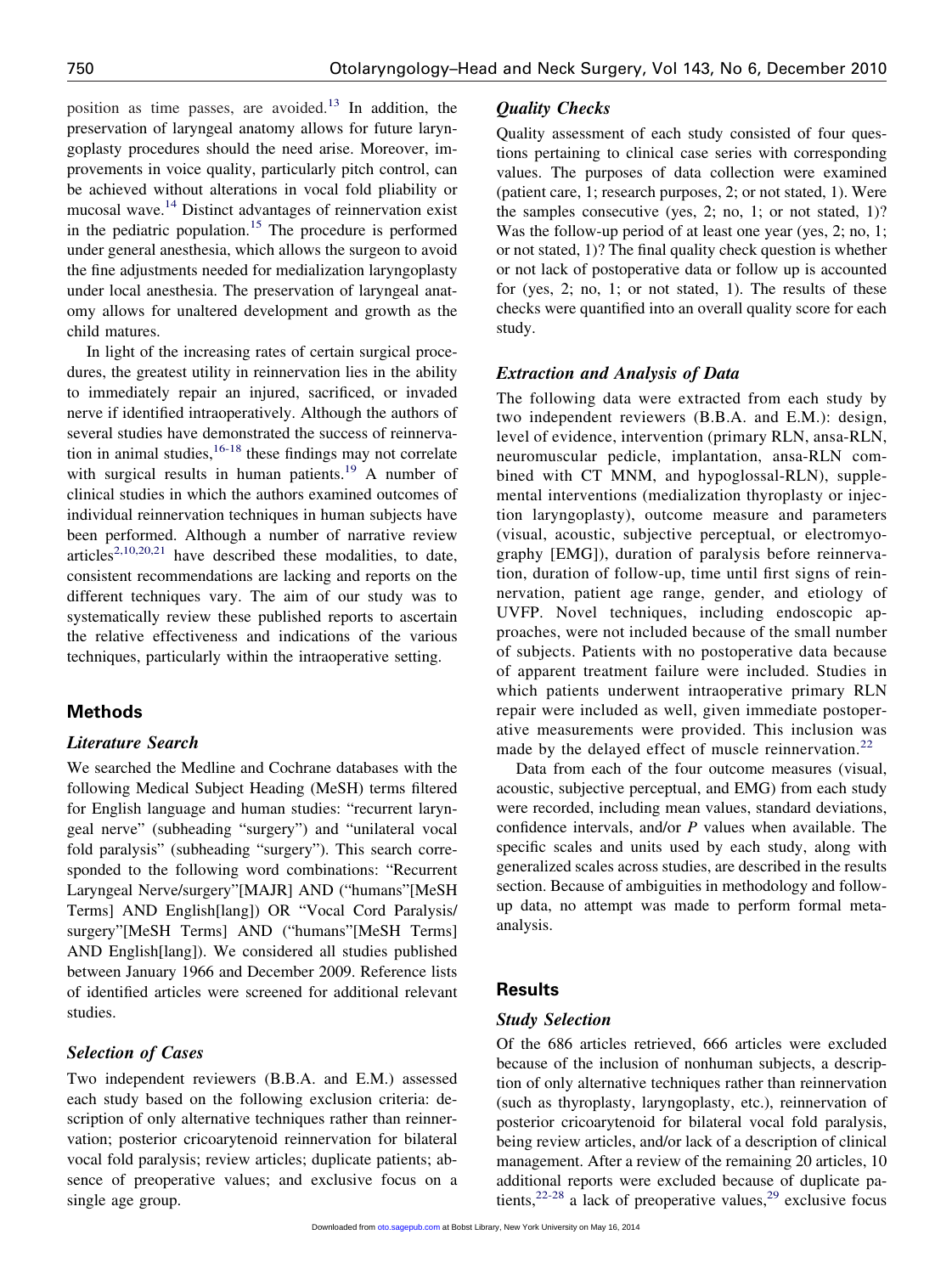

**Figure 1** Study selection.

on two children,<sup>15</sup> and focus on a novel approach used on only two patients[.30](#page-10-0) From the 284 references of the 10 remaining articles,  $31-40$  an additional four publications<sup>13,41-43</sup> were identified and included after a manual crosscheck of the bibliography. Unpublished reports were not considered (Fig 1).

#### *Methodological Quality*

All included studies were case series with varying levels of quality (Table 1). Eight studies collected some or all data for research purposes. Only three studies used consecutive samples.<sup>35,38,39</sup> All but five<sup>13,31,36,40,43</sup> had a median follow-up period of at least 12 months.

#### *Study Population Characteristics*

A total of 329 patients (39.8% male) with a mean age of 51 years (range, 12-79 years) underwent reinnervation procedures. Median presurgical observation time was 15 months (range, 4-108 months). Median postsurgical follow-up was 10 (SD 3.84) months. Median for first signs of reinnervation was four months (SD 2.87 months). Because of a lack of distinction within studies, patient characteristics comprise all 329 surgical subjects, whereas 154 patients had reported preoperative and postoperative data (Table 1). It is also important to note that Miyauchi et al<sup>[32](#page-11-0)</sup> and Maronian et al<sup>[42](#page-11-0)</sup> reported on two

| Table 1<br><b>Study characteristics</b> |       |                       |                          |                   |
|-----------------------------------------|-------|-----------------------|--------------------------|-------------------|
|                                         |       |                       | Supplemental             |                   |
| Study                                   | Score | Intervention(s)       | procedure                | Surgical subjects |
| Miyauchi, 2009 <sup>32</sup>            | 7/8   | Primary RLN; Ansa-RLN | None                     | 88                |
| Smith, 2008 <sup>35</sup>               | 7/8   | Ansa-RLN              | Medialization; injection | 6                 |
| Lorenz, 2008 <sup>38</sup>              | 7/8   | Ansa-RLN $\pm$ CT MNM | Injection                | 46                |
| Su, 200737                              | 7/8   | Implantation          | None                     | 10                |
| Lee, 2007 <sup>39</sup>                 | 7/8   | Ansa-RLN $\pm$ CT MNM | Injection                | 25                |
| Chou, 2003 <sup>31</sup>                | 6/8   | <b>Primary RLN</b>    | None                     | 8                 |
| Maronian, 200342                        | 7/8   | Ansa-RLN; NMP         | Injection                | 9                 |
| El-Kashlan, 2001 <sup>36</sup>          | 5/8   | Ansa-RLN $+$ CT MNM   | Medialization; injection | 3                 |
| Paniello, 200040                        | 6/8   | Hypoglossal-RLN       | None                     | 9                 |
| Olson, 1998 <sup>33</sup>               | 6/8   | Ansa-RLN              | Injection                | 12                |
| Zheng, 1996 <sup>34</sup>               | 7/8   | Ansa-RLN              | None                     | 8                 |
| Crumley, 1991 <sup>13</sup>             | 4/8   | Ansa-RLN              | Injection                | 12                |
| Tucker, 1989 <sup>41</sup>              | 6/8   | <b>NMP</b>            | None                     | 73                |
| May, 198643                             | 5/8   | <b>NMP</b>            | Injection                | 20                |
| Total                                   |       |                       |                          | 154               |

*Primary RLN*, primary recurrent laryngeal nerve anastomosis; *Ansa-RLN*, ansa cervicalis to recurrent laryngeal nerve anastomosis; *Medialization*, arytenoid medialization; *Injection*, injection laryngoplasty with micronized AlloDerm or gelfoam; *CT MNM*, cricothyroid muscle-nerve-muscle neuromuscular pedicle; *Implantation*, ansa cervicalis to thyroarytenoid neural implantation; *NMP*, ansa cervicalis to thyroarytenoid neuromuscular pedicle; *Hypoglossal-RLN*, hypoglossal to recurrent laryngeal nerve anastomosis.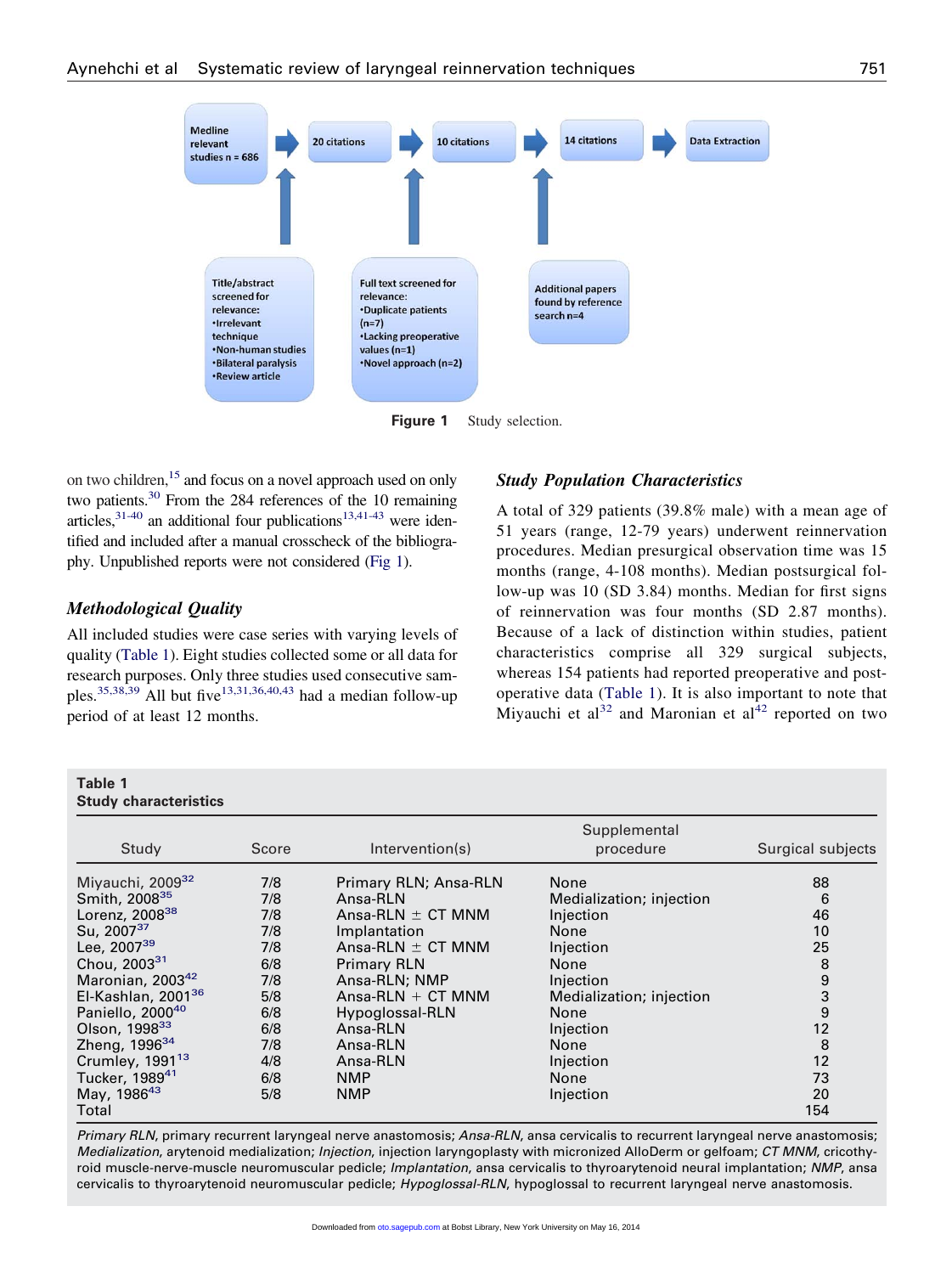| Etiology                     | <b>Patients</b> | Ansa-RLN $\pm$<br>CT MNM | Ansa-RLN | Primary<br><b>RLN</b> | NMP |   | Implantation Hypoglossal-RLN |
|------------------------------|-----------------|--------------------------|----------|-----------------------|-----|---|------------------------------|
|                              | 117             | 14                       | 80       | 12                    |     | 4 |                              |
| Thyroid cancer $\pm$ surgery | 43              | 19                       | 15       |                       |     |   | 2                            |
| <b>Idiopathic</b>            |                 |                          |          |                       |     |   |                              |
| Mediastinal mass surgery     | 21              | 12                       |          |                       |     |   |                              |
| Spine surgery                | 16              | 9                        | 4        |                       |     |   |                              |
| Vagal paraganglioma          | 16              | 12                       | 3        |                       |     |   |                              |
| Aortic surgery               | 11              |                          | 4        |                       |     |   |                              |
| Skull base tumor             | 8               |                          | 2        |                       | 5   |   |                              |
| Neck/laryngeal trauma        | 8               |                          | 3        |                       | 4   |   |                              |
| Parathyroidectomy            |                 |                          |          | 3                     |     |   |                              |
| Jugular paraganglioma        | 3               |                          |          |                       |     |   |                              |
| Neck mass excision           |                 |                          |          |                       |     |   |                              |
| Mediastinoscopy              |                 |                          |          |                       |     |   |                              |
| Esophagectomy                |                 |                          |          |                       |     |   |                              |
| <b>PDA</b> ligation          |                 |                          | 2        |                       |     |   |                              |
| Vagal neurofibroma           |                 |                          |          |                       |     |   |                              |
| Endarterectomy               |                 |                          |          |                       | 2   |   |                              |
| Scar tissue lysis            |                 |                          |          |                       |     |   |                              |
| Chemo/RT for lung cancer     |                 |                          |          |                       |     |   |                              |
| Vagal schwannoma             |                 |                          |          |                       |     |   |                              |
| Intubation                   |                 |                          |          |                       |     |   |                              |
| <b>CVA</b>                   |                 |                          |          |                       |     |   |                              |

**Etiologies of unilateral vocal fold paralysis for patients undergoing various reinnervation techniques**

*Ansa-RLN*, ansa cervicalis to recurrent laryngeal nerve anastomosis; *CT MNM*, cricothyroid muscle-nerve-muscle neuromuscular pedicle; *Primary RLN*, primary recurrent laryngeal nerve anastomosis; *NMP*, ansa cervicalis to thyroarytenoid neuromuscular pedicle; *Implantation*, ansa cervicalis to thyroarytenoid neural implantation; *Hypoglossal-RLN*, hypoglossal to recurrent laryngeal nerve anastomosis; *PDA*, patent ductus arteriosus; *Chemo/RT*, chemotherapy and radiotherapy; *CVA*, cerebrovascular accident.

procedures with pooled demographics. Three studies explored cricothyroid reinnervation in patients with high vagal injuries.<sup>[36,38,39](#page-11-0)</sup> Lorenz et al<sup>[38](#page-11-0)</sup> and Lee et al<sup>[39](#page-11-0)</sup> pooled etiologies for patients who underwent ansa-RLN alone versus ansa-RLN combined with CT MNM. Use of supplemental procedures, including thyroplasty and injection laryngoplasty, is noted when available. Etiologies for UVFP were reported for 269 patients (Table 2), with the most common causes being thyroidectomy (43.5%) and idiopathic (16%). One study<sup>[41](#page-11-0)</sup> failed to identify etiologies.

#### *Acoustic Analysis*

Acoustic analysis was provided as mean phonation time in seconds (MPT), whereas shimmer and jitter were reported as percentages. Preoperative data from Miyauchi et  $al^{22}$  $al^{22}$  $al^{22}$ were pooled for the two techniques, but postoperative data were distinguishable.

Five studies<sup>[31,32,35,37,40](#page-10-0)</sup> included MPT values [\(Table 3\)](#page-5-0), all of which demonstrated improvement. Two studies $31,37$ supplied *P* values that were statistically significant. Miyau-chi et al<sup>[22](#page-10-0)</sup> expressed MPT as a phonation efficiency index, calculated as the ratio of MPT/vital capacity in an attempt to correct for gender differences. Jitter and shimmer were measured in four studies<sup>[34,36,37,40](#page-11-0)</sup> [\(Table 4\)](#page-5-0), all showing improvement. Each study involved a different technique. Both studies supplying *P* values showed statistical significance.

#### *Visual Analysis*

The results of visual analysis were reported as qualitative findings, including change in vocal cord vertical height, vocal cord edge, supraglottic effort, mucosal wave, glottic closure/gap/chink, atrophy/vocalis muscle bulk, vocal fold position, arytenoid movement, and arytenoid position [\(Ta](#page-6-0)[bles 5-](#page-6-0)[7\)](#page-7-0). Visual analysis values for Lorenz et  $al^{38}$  $al^{38}$  $al^{38}$  were calculated by the use of logistic regression models; preoperative values were reported as "baseline probability of abnormality" and postoperative values as odds ratios. Maronian et  $al<sup>42</sup>$  did not distinguish between the ansa-RLN versus NMP when reporting on visual findings.

Glottic gap was the most commonly reported parameter. A scale of 0 to 3 was used, with 0 corresponding to complete closure and 3 representing fully incomplete. All six studies<sup>31,34,37-39,42</sup> demonstrated improvement, with Lorenz et al<sup>38</sup> and Chou et al<sup>[31](#page-10-0)</sup> including *P* values. Two studies<sup>38,39</sup> recorded an insignificant difference in vertical height. Both of these studies measured improved vocal fold edge and supraglottic effort. The scale for true vocal fold edge is 0 to 3, with 0 corresponding to normal, and 3 denoting severely bowed. Supraglottic effort was scaled from 0 to 3, with 0 marking normal and 3 corresponding to severe effort. Crumley et  $al<sup>13</sup>$  was the only study to measure mucosal wave changes, with an improvement noted. Vertical height difference and mucosal wave were both set to a scale of 0 to 1, with 0 corresponding to an absence of height difference or

**Table 2**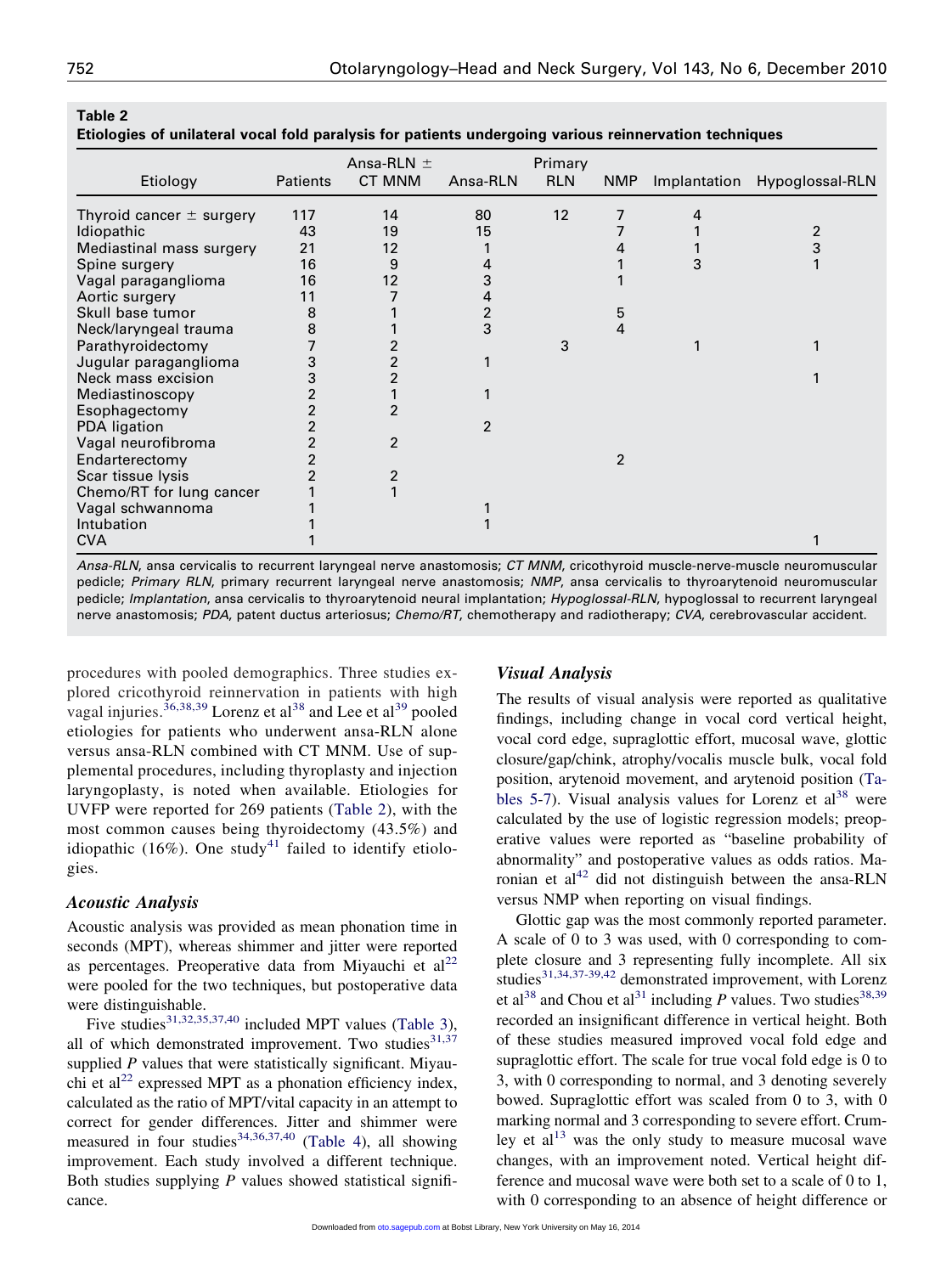<span id="page-5-0"></span>

| Table 3<br><b>Mean phonation time</b> |                    |                 |                       |                        |
|---------------------------------------|--------------------|-----------------|-----------------------|------------------------|
| Study                                 | Intervention       | <b>Subjects</b> | MPT (SD) preoperative | MPT (SD) postoperative |
| $Chou*$                               | <b>Primary RLN</b> | 8               | 4.9(1.3)              | 10(1.8)                |
| Miyauchi <sup>†</sup>                 | <b>Primary RLN</b> |                 | 3.95(2.21)            | 7.26(2.68)             |
| $Smith+$                              | Ansa-RLN           | 6               | 6.5                   | 13.2                   |
| Miyauchi <sup>+</sup>                 | Ansa-RLN           | 63              | 3.95(2.21)            | 7.05(2.93)             |
| $Su*§$                                | Implantation       | 9               | 7(1.22)               | 16(5.52)               |
| Paniello                              | Hypoglossal-RLN    | 5               |                       | 15.6                   |

*MPT*, mean phonation time; *SD*, standard deviation; *Primary RLN*, primary recurrent laryngeal nerve anastomosis; *Ansa-RLN*, ansa cervicalis to recurrent laryngeal nerve anastomosis; *Implantation*, ansa cervicalis to thyroarytenoid neural implantation; *Hypoglossal-RLN*, hypoglossal to recurrent laryngeal nerve anastomosis.

\*Statistical significance noted for both parameters.

<sup>†</sup>Phonation efficiency index = MPT/vital capacity.

‡ Arytenoid medialization supplementation.

§ Medialization thyroplasty supplementation.

abnormal wave, respectively; and 1 representing the presence of a height difference or normal mucosal wave, respectively. Su et al<sup>37</sup> and Maronian et al<sup>42</sup> both noted improvements in muscle atrophy, which was scored as at-rophied (0) or intact (1). Two studies<sup>[34,37](#page-11-0)</sup> measured no difference in arytenoid movement, whereas Maronian et  $al<sup>42</sup>$  $al<sup>42</sup>$  $al<sup>42</sup>$ recorded an improvement. Arytenoid movement is scaled at 0 to 2, ranging from asymmetric (0) to normal (2). The scale for vocal fold position is 0 to 3, from normal (0) to lateral (3). This parameter demonstrated mixed findings. Two stud-ies<sup>38,39</sup> measured worsening of vocal fold position, one<sup>[37](#page-11-0)</sup> with improvement, and Maronian et  $al<sup>42</sup>$  $al<sup>42</sup>$  $al<sup>42</sup>$  showing no change. Arytenoid position was scaled from 0 to 3, ranging from symmetric (0) to severely tilted forward (3). Three studies $^{37-39}$  were associated with worsening of this parameter.

#### *Perceptual Analysis*

**Table 4** 

Perceptual analysis included patient and professional perceptions of voice and patient perceptions of aspiration [\(Ta](#page-7-0)[ble 8\)](#page-7-0). Overall grading was scored on a 0 to 3 scale, ranging

from poor (0) to excellent (3). Chou et al were the sole reporters of aspiration along with descriptive statistics. The swallowing scale ranged from normal swallowing (0), to severe aspiration (3). All four studies involving patient perceptions of voice<sup>31,35,39,42</sup> noted improvement. Professional overall assessment of voice demonstrated improve-ment in four studies<sup>[34,35,41,43](#page-11-0)</sup> as well.

Two quantitative scales were used in certain studies: the Grade Roughness Breathiness Asthenia Severity (GRBAS) scale [\(Table 9\)](#page-8-0), and the Consensus Auditory-Perceptual Evaluation of Voice (CAPE-V) scale which measures severity, roughness, breathiness, and strain [\(Ta](#page-8-0)[ble 10\)](#page-8-0). GRBAS scales were featured in three stud-ies.<sup>[31,33,42](#page-10-0)</sup> Maronian et al<sup>[42](#page-11-0)</sup> and Chou et al<sup>[31](#page-10-0)</sup> used a scale of 0 to 3, ranging from normal (0) to severe dysphonia (3). Olson et al<sup>[33](#page-11-0)</sup> employed a 0 to 120 scale, with a high score also representing severe dysfunction. Values from Olson were adapted to the aforementioned 0 to 3 scale. All three studies demonstrated improvement for all parameters. However, only Chou et  $al<sup>31</sup>$  $al<sup>31</sup>$  $al<sup>31</sup>$  provided measures of statistical significance for each category. The CAPE-V

| Table 4<br><b>Shimmer and jitter</b>                        |                                                                    |             |                                          |                                                                 |                                          |                                         |
|-------------------------------------------------------------|--------------------------------------------------------------------|-------------|------------------------------------------|-----------------------------------------------------------------|------------------------------------------|-----------------------------------------|
| Study                                                       | Intervention                                                       | Subjects    |                                          | Jitter $\%$ (SD) Jitter $\%$ (SD)<br>preoperative postoperative | Shimmer % (SD)<br>preoperative           | Shimmer % (SD)<br>postoperative         |
| $Z$ heng*<br>$EI-Kashlan^{\dagger}$<br>$Su^{*}$<br>Paniello | Ansa-RLN<br>Ansa-RLN $+$ CT MNM<br>Implantation<br>Hypoglossal-RLN | 8<br>3<br>5 | 2.03(1.25)<br>10.6<br>2.19(0.71)<br>7.75 | 0.43(0.23)<br>0.64<br>0.54(0.31)<br>0.87                        | 8.83(2.24)<br>1.02<br>7.18(0.97)<br>10.5 | 3.22(2.11)<br>0.15<br>2.47(1.22)<br>3.5 |

*SD*, standard deviation; *Ansa-RLN*: ansa cervicalis to recurrent laryngeal nerve anastomosis; *CT MNM*, cricothyroid muscle-nervemuscle neuromuscular pedicle; *Implantation*, ansa cervicalis to thyroarytenoid neural implantation; *Hypoglossal-RLN*, hypoglossal to recurrent laryngeal nerve anastomosis.

\*Statistical significance noted for both parameters.

<sup>+</sup>Injection laryngoplasty with gelfoam and/or arytenoid medialization supplementation.

‡ Medialization thyroplasty supplementation.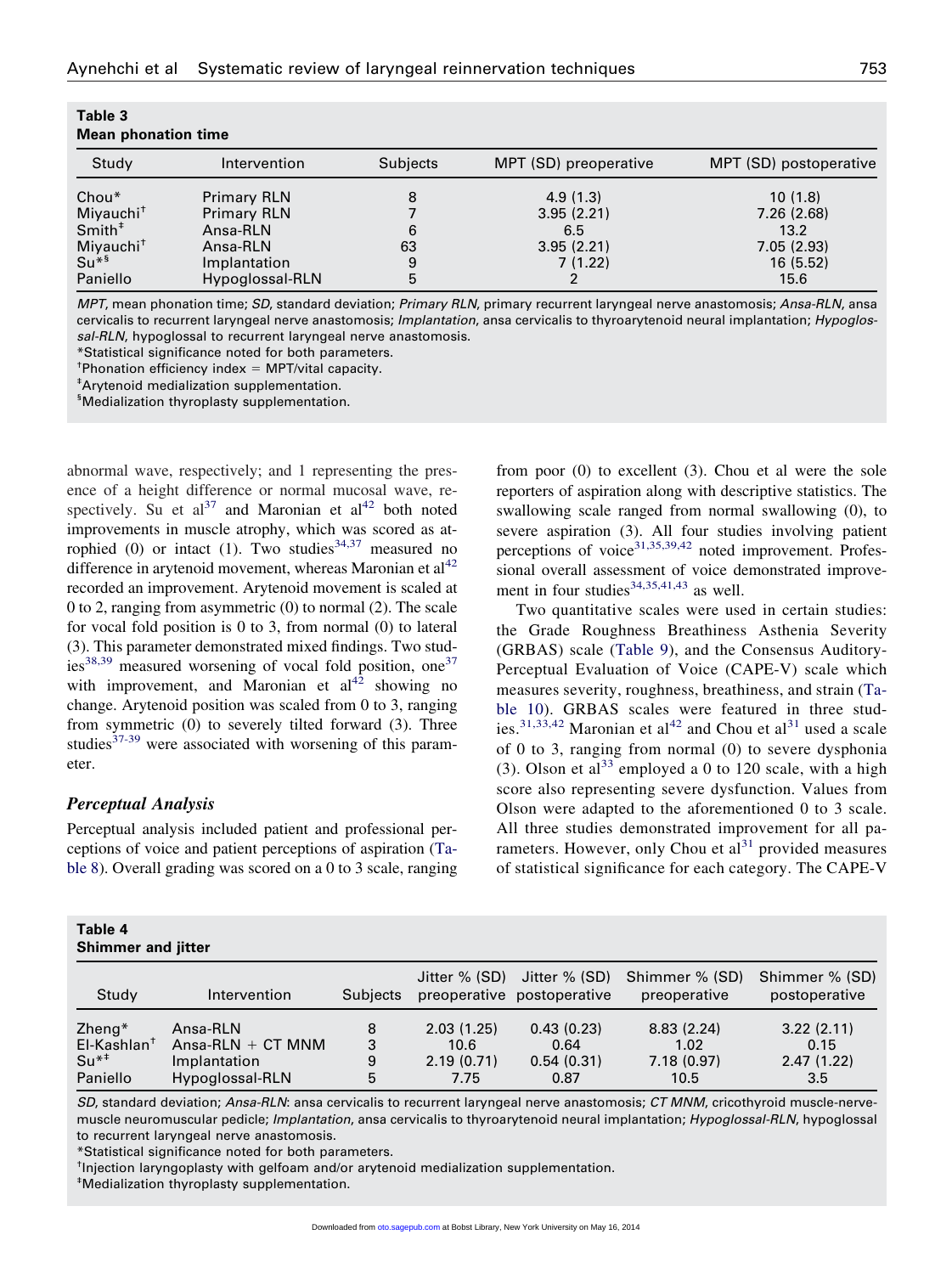| Preoperative (SD)<br>Postoperative (SD) |
|-----------------------------------------|
| 2.25(1.16)<br>0.5(0.53)                 |
| 2.26<br>0.75                            |
| 0.68<br>0.19                            |
| 0.1                                     |
| 0.28<br>1.85                            |
| 2<br>0                                  |
|                                         |

*SD*, standard deviation; *Primary RLN*, Primary recurrent laryngeal nerve anastomosis; *Ansa-RLN*, ansa cervicalis to recurrent laryngeal nerve anastomosis; *CT MNM*, cricothyroid muscle-nerve-muscle neuromuscular pedicle; *NMP*, ansa cervicalis to thyroarytenoid neuromuscular pedicle; *Implantation*, ansa cervicalis to thyroarytenoid neural implantation.

\*Injection laryngoplasty supplementation with gelfoam or micronized AlloDerm.

† Preoperative value given as baseline probability of abnormality and postoperative value given as odds ratio of abnormality. Scale not used.

‡ Statistical significance noted.

§ Confidence interval of 0.04 to 0.9 provided.

Medialization thyroplasty supplementation.

scale of normal (0) to severe dysphonia (100) was used in two studies,  $38,39$  both of which demonstrated improvement in each category.

#### *Electromyography*

All studies involving EMG values reported successful reinnervation in all subjects and all muscle targets [\(Table 11\)](#page-9-0). Positive EMG readings were defined as the presence of at least 20 percent of voluntary motor unit action potentials and recruitment. Two studies  $37,42$  used the presence of thyroarytenoid action potentials during head lift as further evidence of reinnervation. Likewise, Paniello<sup>40</sup> used tongue protrusion as a means of demonstrating hypoglossal-RLN integrity. No EMG studies were conducted on subjects receiving primary RLN anastomosis. Because of the heterogeneity of the study design, population characteristics, intervention, time of outcome assessment, and method of outcome assessment, it was not possible to perform a metaanalysis.

#### **Discussion**

This systematic review reveals that all of the studied reinnervation techniques provide improvement in symptoms to varying degrees based on perceptual, visual, electromyographic, or acoustic outcomes. An association between etiology and the selection of certain procedures is also observed. The most frequently studied technique, ansa-RLN

**Table 6**

**Vertical height difference, true vocal cord edge, supraglottic effort, and mucosal wave**

| Study                      | Intervention(s)                | <b>Subjects</b> | Preoperative | Postoperative |
|----------------------------|--------------------------------|-----------------|--------------|---------------|
| Vertical height difference |                                |                 |              |               |
| Lorenz et al* <sup>+</sup> | Ansa-RLN; $Ansa$ -RLN + CT MNM | 21              | 0.14         | 0.2           |
| Lee et al $*$              | Ansa-RLN; $Ansa$ -RLN + CT MNM | 13              | $\mathbf{0}$ | 0             |
| True vocal fold edge       |                                |                 |              |               |
| Lorenz $*^{++}$            | Ansa-RLN; $Ansa$ -RLN + CT MNM | 21              | 0.69         | 0.25          |
| $Lee^*$                    | Ansa-RLN; Ansa-RLN + CT MNM    | 13              |              | 0.66          |
| Supraglottic effort        |                                |                 |              |               |
| $Lorenz^{*}$               | Ansa-RLN; $Ansa$ -RLN + CT MNM | 21              | 0.78         | 1.34          |
| $Lee^*$                    | Ansa-RLN; Ansa-RLN + CT MNM    | 13              | 1.3          | 0.95          |
| Mucosal wave               |                                |                 |              |               |
| Crumlev <sup>*5</sup>      | Ansa-RLN                       | 5               |              | 0.2           |

*Ansa-RLN*, ansa cervicalis to recurrent laryngeal nerve anastomosis; *CT MNM*, cricothyroid muscle-nerve-muscle neuromuscular pedicle.

\*Injection laryngoplasty supplementation with gelfoam or micronized AlloDerm.

† Preoperative value given as baseline probability of abnormality and postoperative value given as odds ratio of abnormality. Scale not used.

‡ Statistical significance noted with a confidence interval of 0.07 to 0.84.

§ Confidence interval of 0.24 to 1.36 provided.

<span id="page-6-0"></span>**Table 5**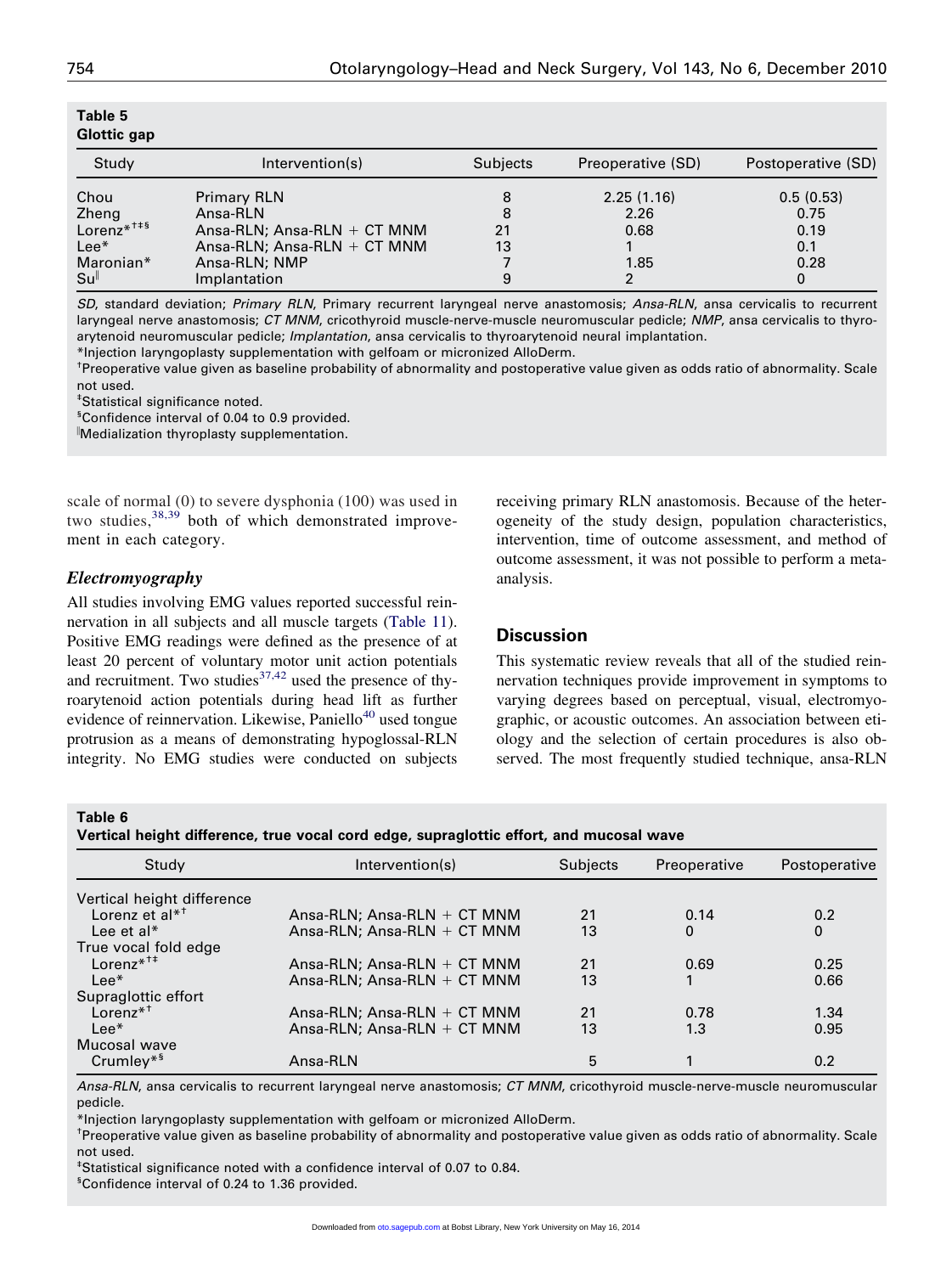|                            | Arytenoid position, arytenoid movement, vocal fold position, and thyroarytenoid muscle bulk |          |              |                |
|----------------------------|---------------------------------------------------------------------------------------------|----------|--------------|----------------|
| Study                      | Intervention(s)                                                                             | Subjects | Preoperative | Postoperative  |
| Arytenoid position         |                                                                                             |          |              |                |
| Lorenz $*$ <sup>†</sup>    | Ansa-RLN; $Ansa$ -RLN + CT MNM                                                              | 21       | 0.53         | 0.86           |
| $Lee*$                     | Ansa-RLN; $Ansa$ -RLN + CT MNM                                                              | 13       |              | 1.1            |
| $Su^*$                     | Implantation                                                                                | 9        | 1.67         | 3              |
| Maronian*                  | Ansa-RLN; NMP                                                                               |          |              | $\overline{0}$ |
| Arytenoid movement         |                                                                                             |          |              |                |
| Zheng                      | Ansa-RLN                                                                                    | 8        | $\mathbf{0}$ | $\Omega$       |
| Maronian*                  | Ansa-RLN; NMP                                                                               |          | 0.14         | 0.43           |
| $Su^*$                     | Implantation                                                                                | 9        | $\Omega$     | 0              |
| True vocal fold position   |                                                                                             |          |              |                |
| Maronian*                  | Ansa-RLN; NMP                                                                               |          | 2.38         | 2.38           |
| Lorenz $*$ <sup>†</sup>    | Ansa-RLN; $Ansa$ -RLN + CT MNM                                                              | 21       | 0.38         | 0.33           |
| $Lee*$                     | Ansa-RLN; $Ansa$ -RLN + CT MNM                                                              | 13       | 1.23         | 1.13           |
| $Su^*$                     | Implantation                                                                                | 9        | 2.25         | 2.81           |
| Thyroarytenoid muscle bulk |                                                                                             |          |              |                |
| $Su^{\ddagger}$            | Implantation                                                                                | 9        | 0            |                |
| Maronian*                  | Ansa-RLN; NMP                                                                               |          | 0            |                |

*Ansa-RLN*, ansa cervicalis to recurrent laryngeal nerve anastomosis; *CT MNM*, cricothyroid muscle-nerve-muscle neuromuscular pedicle; *Implantation*, ansa cervicalis to thyroarytenoid neural implantation *NMP*, ansa cervicalis to thyroarytenoid neuromuscular pedicle.

\*Injection laryngoplasty supplementation gelfoam or micronized AlloDerm.

† Preoperative value given as baseline probability of abnormality and postoperative value given as odds ratio of abnormality. Scale not used.

‡ Medialization thyroplasty supplementation.

anastomosis, demonstrated significant improvement in jitter, shimmer, and CAPE-V analysis. Worsening visual findings of supraglottic effort and arytenoid position were not significant. Supplementation of this procedure with CT MNM was associated with high vagal injuries and spinal surgery.

Primary RLN anastomosis was the second-most studied method and was solely associated with thyroid disease

**Table 8**

<span id="page-7-0"></span>**Table 7**

|  |  | Patient and professional perceptions of voice, patient perceptions of aspiration |  |  |  |  |  |  |
|--|--|----------------------------------------------------------------------------------|--|--|--|--|--|--|
|--|--|----------------------------------------------------------------------------------|--|--|--|--|--|--|

| Study                             | Intervention(s)             | <b>Subjects</b> | Preoperative<br>(SD) | Postoperative<br>(SD) |
|-----------------------------------|-----------------------------|-----------------|----------------------|-----------------------|
| Patient perceptions of voice      |                             |                 |                      |                       |
| $Chou*$                           | <b>Primary RLN</b>          | 8               | 2                    | 3                     |
| Smith <sup>†</sup>                | Ansa-RLN                    | 5               | 0.9                  | 2.55                  |
| Maronian <sup>#</sup>             | Ansa-RLN                    | 5               | 0                    | 1.4                   |
| $Lee^+$                           | Ansa-RLN; Ansa-RLN + CT MNM | 14              | 0.6                  | 2.4                   |
| Maronian                          | <b>NMP</b>                  | 3               | $\mathbf 0$          | 1.67                  |
| Professional perceptions of voice |                             |                 |                      |                       |
| Smith <sup>†</sup>                | Ansa-RLN                    | 5               | 1.49                 | 2.39                  |
| Zheng                             | Ansa-RLN                    | 8               | 0                    | 2.5                   |
| Tucker                            | <b>NMP</b>                  | 73              | 0                    | 1.9                   |
| $\text{May}^+$                    | <b>NMP</b>                  | 29              | 0                    | 1.86                  |
| Patient perceptions of aspiration |                             |                 |                      |                       |
| $Chou*$                           | <b>Primary RLN</b>          | 8               | 1.125(0.64)          | 0.25(0.46)            |

*SD*, standard deviation; *Primary RLN*, Primary recurrent laryngeal nerve anastomosis; *Ansa-RLN,* ansa cervicalis to recurrent laryngeal nerve anastomosis; *CT MNM*, cricothyroid muscle-nerve-muscle neuromuscular pedicle; *NMP*, ansa cervicalis to thyroarytenoid neuromuscular pedicle.

\*Statistical significance noted in all parameters.

† Arytenoid medialization supplementation.

‡ Injection laryngoplasty supplementation with gelfoam or micronized AlloDerm.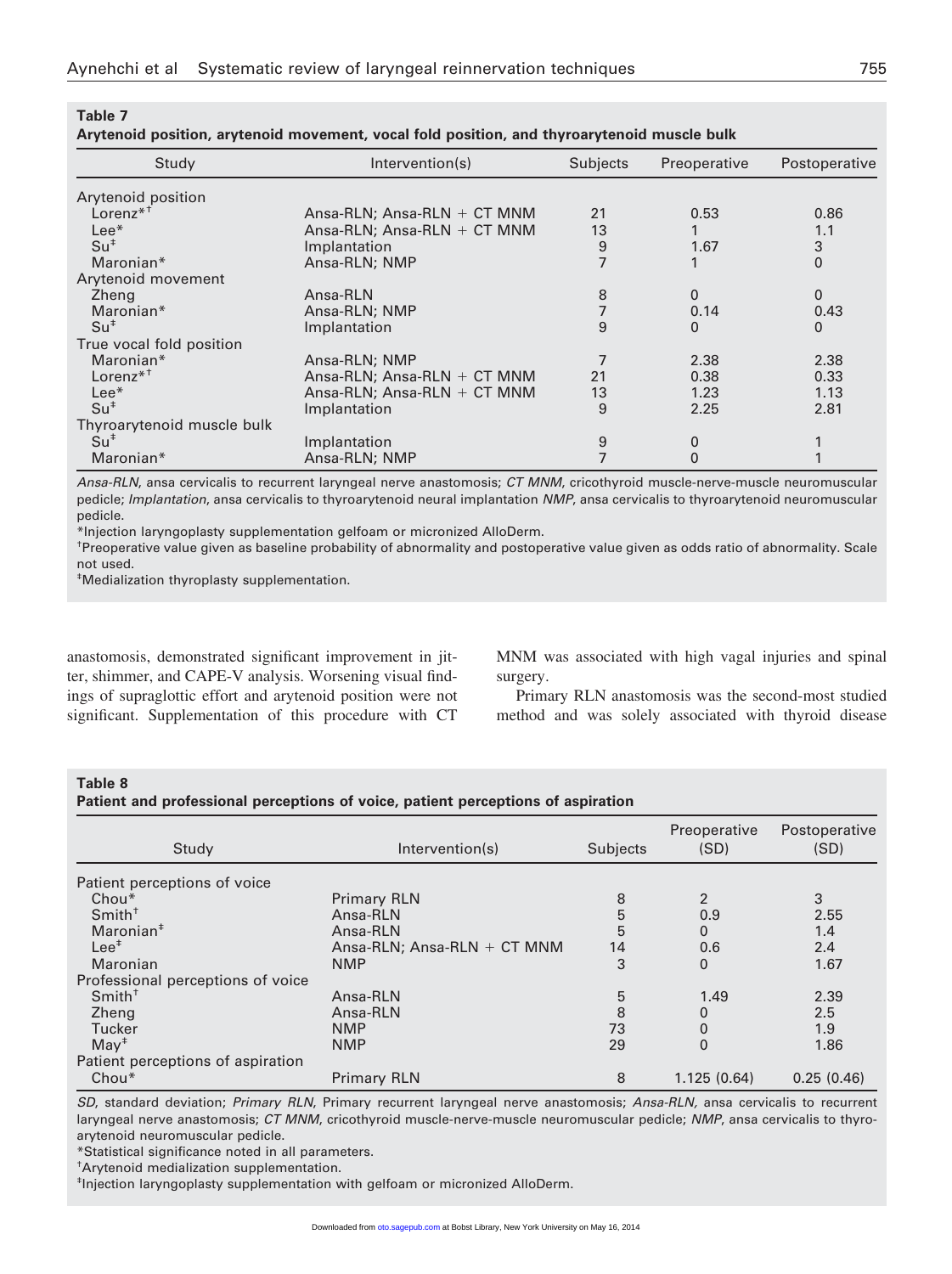| Study                 | Intervention(s)    | Subjects | Preoperative (SD) | Postoperative (SD) |
|-----------------------|--------------------|----------|-------------------|--------------------|
| Grade                 |                    |          |                   |                    |
| Chou*                 | <b>Primary RLN</b> | 8        | 1.75(0.71)        | 0.375(0.52)        |
| Olson <sup>†</sup>    | Ansa-RLN           | 11       | 1.75              | 1.02               |
| Maronian <sup>†</sup> | Ansa-RLN           | 5        | $\overline{2}$    | 1.4                |
| Maronian              | <b>NMP</b>         | 3        | 1.8               | 0.53               |
| Roughness             |                    |          |                   |                    |
| $Chou+$               | <b>Primary RLN</b> | 8        | 1.5(0.53)         | 0.5(0.53)          |
| Olson <sup>†</sup>    | Ansa-RLN           | 11       | 3                 | 0.78               |
| Maronian <sup>†</sup> | Ansa-RLN           | 5        | 1.94              | 1.14               |
| Maronian              | <b>NMP</b>         | 3        | 1.6               | 0.67               |
| <b>Breathiness</b>    |                    |          |                   |                    |
| Chou*                 | <b>Primary RLN</b> | 8        | 1.375(0.74)       | 0.5(0.93)          |
| Olson <sup>†</sup>    | Ansa-RLN           | 11       | 1.21              | 0.56               |
| $Maronian^{\dagger}$  | Ansa-RLN           | 5        | 1.66              | 0.66               |
| Maronian              | <b>NMP</b>         | 3        | 0.9               | 0.2                |
| Asthenia              |                    |          |                   |                    |
| Chou*                 | <b>Primary RLN</b> | 8        | 1.25(0.71)        | 0.125(0.35)        |
| Olson <sup>†</sup>    | Ansa-RLN           | 11       | 1.03              | 0.64               |
| Maronian <sup>†</sup> | Ansa-RLN           | 5        | 1.48              | 0.54               |
| Maronian              | <b>NMP</b>         | 3        | 0.76              | 0.3                |
| <b>Strain</b>         |                    |          |                   |                    |
| Chou*                 | <b>Primary RLN</b> | 8        | 1(0.76)           | 0.25(0.46)         |
| $Olson^{\dagger}$     | Ansa-RLN           | 11       | 0.98              | 0.91               |
| Maronian <sup>+</sup> | Ansa-RLN           | 5        | 0.06              | 0                  |
| Maronian              | <b>NMP</b>         | 3        | 0.43              | 0                  |

| lable 9                                                                |  |  |  |  |
|------------------------------------------------------------------------|--|--|--|--|
| Grade, Roughness, Breathiness, Asthenia, Strain (GRBAS) scale analysis |  |  |  |  |

*SD*, standard deviation; *Primary RLN*, primary recurrent laryngeal nerve anastomosis; *Ansa-RLN*, ansa cervicalis to recurrent laryngeal nerve anastomosis; *NMP*, ansa cervicalis to thyroarytenoid neuromuscular pedicle.

\*Statistical significance noted in all parameters.

† Injection laryngoplasty supplementation with gelfoam or micronized AlloDerm.

and/or surgery. This approach yielded significant improvement in MPT, GRBAS, patient subjective aspiration ratings, and patient subjective voice perception. Patients undergoing NMP were associated with similar etiologies as those undergoing ansa-RLN with or without CT MNM. In particular, mediastinal tumors and spinal surgery was a more prevalent cause of UVFP in these populations. This technique demonstrated positive outcomes in terms of visual, percep-

**Table 10**

**Consensus Auditory-Perceptual Evaluation of Voice (CAPE-V) scale analysis**

| Study                   | Intervention(s)                | Subjects | Preoperative (SD) | Postoperative (SD) |  |
|-------------------------|--------------------------------|----------|-------------------|--------------------|--|
| Severity                |                                |          |                   |                    |  |
| $Lee^*$                 | Ansa-RLN; $Ansa$ -RLN + CT MNM | 13       | 100               | 35                 |  |
| Lorenz $*^{\dagger}$    | Ansa-RLN; Ansa-RLN + CT MNM    | 21       | 61.3(5.6)         | 37.9(7.3)          |  |
| Roughness               |                                |          |                   |                    |  |
| $Lee^*$                 | Ansa-RLN; $Ansa$ -RLN + CT MNM | 13       | 100               | 30                 |  |
| Lorenz $*$ <sup>†</sup> | Ansa-RLN; Ansa-RLN + CT MNM    | 21       | 41.4(5.3)         | 23.1(7.1)          |  |
| <b>Breathiness</b>      |                                |          |                   |                    |  |
| $Lee^*$                 | Ansa-RLN; $Ansa$ -RLN + CT MNM | 13       | 100               | $\Omega$           |  |
| Lorenz $*^{\dagger}$    | Ansa-RLN; $Ansa$ -RLN + CT MNM | 21       | 53.3(6)           | 43.8(8)            |  |
| Strain                  |                                |          |                   |                    |  |
| $Lee^*$                 | Ansa-RLN; $Ansa$ -RLN + CT MNM | 13       | 100               | 66                 |  |
| Lorenz $*$ <sup>†</sup> | Ansa-RLN; Ansa-RLN + CT MNM    | 21       | 24.7(5.6)         | 15.6(7.4)          |  |

*SD*, standard deviation; *Ansa-RLN*, ansa cervicalis to recurrent laryngeal nerve anastomosis; *CT MNM*, cricothyroid muscle-nervemuscle neuromuscular pedicle.

\*Injection laryngoplasty supplementation with gelfoam or micronized AlloDerm.

† Statistical significance noted in all parameters.

<span id="page-8-0"></span>**Table 9**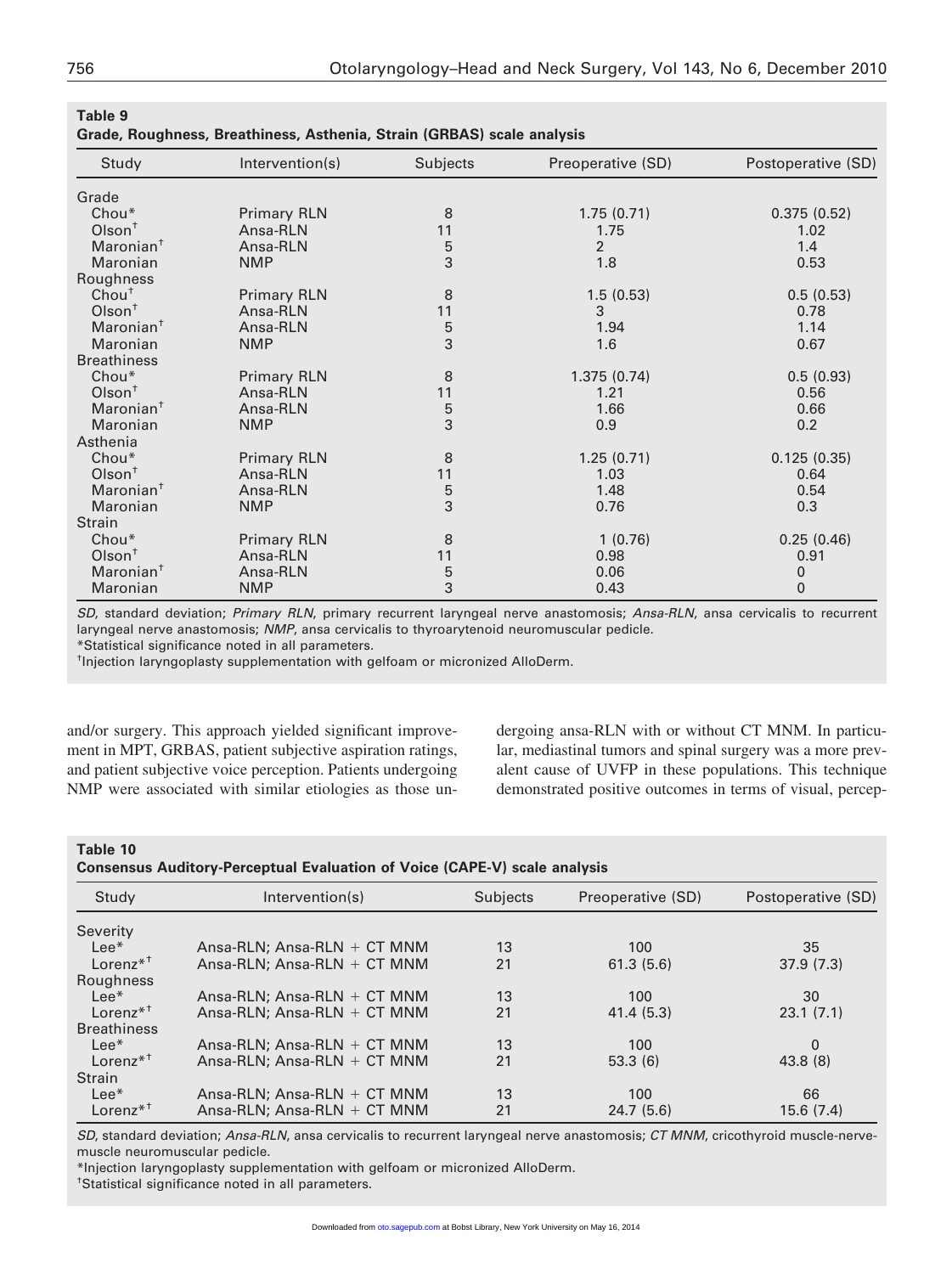<span id="page-9-0"></span>

| Table 11         |
|------------------|
| Electromyography |

| Study                                        | Intervention                                  | n.     | TA                                           |                                        |                          | CТ           |               |
|----------------------------------------------|-----------------------------------------------|--------|----------------------------------------------|----------------------------------------|--------------------------|--------------|---------------|
|                                              |                                               |        | Preoperative                                 | Postoperative                          | Active with<br>head lift | Preoperative | Postoperative |
| Maronian*<br>Zheng<br>$El-Kashlan^{\dagger}$ | Ansa-RLN<br>Ansa-RLN<br>Ansa-RLN $+$ CT MNM   | 3<br>3 | All inactive<br>All inactive<br>All inactive | All active<br>All active<br>All active | Present                  | All inactive | All active    |
| Maronian<br>$Su^*$<br>Paniello               | <b>NMP</b><br>Implantation<br>Hypoglossal-RLN | 4<br>5 | All inactive<br>All inactive<br>All inactive | All active<br>All active<br>All active | Present<br>Present       | All active   | All active    |

*TA*, thyroarytenoid muscle; *CT*, cricothyroid muscle; *Ansa-RLN*, ansa cervicalis to recurrent laryngeal nerve anastomosis; *CT MNM*, cricothyroid muscle-nerve-muscle neuromuscular pedicle; *active*, presence of at least 20% voluntary motor unit action potentials and recruitment; *NMP*, ansa cervicalis to thyroarytenoid neuromuscular pedicle; *Implantation*, ansa cervicalis to thyroarytenoid neural implantation; *Hypoglossal-RLN*, hypoglossal to recurrent laryngeal nerve anastomosis.

\*Injection laryngoplasty supplementation with gelfoam.

† Medialization and/or injection laryngoplasty.

‡ Medialization thyroplasty supplementation.

tual, subjective, and electromyographic assessments. In particular, improvement in arytenoid position contrasts with the worsening observed in ansa-RLN. However, both techniques failed to show significance in this category.

Only a single study<sup>37</sup> measured the effects of the implantation technique on outcome, with the majority of subjects from thyroid and spinal surgery. Although this method did demonstrate significant improvements in MPT, shimmer, and jitter, there was an insignificant worsening in TVC and arytenoid position. The hypoglossal anastomosis technique was studied in a single study.<sup>40</sup> The majority of these cases were associated with mediastinal masses and idiopathic causes. One reason for this relationship may have been the availability of more familiar donor nerves (RLN, ansa cervicalis, etc.) for paralysis related to thyroid disease/surgery. Paniello<sup>[40](#page-11-0)</sup> performed preoperative injections to the hypoglossal with no impact on swallowing and articulation in an effort to address possible morbidity related to this procedure.

There are several weaknesses that exist within this study. First, the methodologic quality of the design and report of most of the included studies was lacking. As reflected in our quality checks, deficiencies existed in multiple studies in regards to data acquisition purposes, follow-up, sampling methods, and accounts of missing data. Only four<sup>[31,35,37,38](#page-10-0)</sup> of the 14 articles reported on the statistical significance of their findings. Second, as is typical with systematic reviews, there was heterogeneity between different studies using the same reinnervation method in terms of outcome parameters, follow-up periods, observation periods before reinnervation, and the use of supplemental medialization procedures.

Although there were possible deficiencies observed in terms of supraglottic effort and arytenoid position for the ansa-RLN method, these parameters were not measured in patients who underwent primary RLN, precluding direct comparison. All patients undergoing supplemental temporary laryngoplasty injection received either gelfoam or micronized AlloDerm, which are reported to last approximately six to 12 months<sup>11</sup> and eight to 12 weeks,<sup>12</sup> respectively. With our observed range of two to 12 months before clinical signs of reinnervation, interference with outcomes is a possibility. A third limitation was the pooling of multiple techniques in the reporting of preoperative data and/or outcomes within a single study. Miyauchi et al combined the preoperative data from their ansa-RLN and primary RLN subjects. Maronian et al<sup>42</sup> pooled data on the visual analysis of NMP and ansa-RLN patients. Lee et al $^{39}$  and Lorenz et al $^{38}$  failed to differentiate data between patients that underwent ansa-RLN versus ansa-RLN combined with CT MNM. Fourth, although aspiration is a reported complication of UVFP with considerable morbidity, $\frac{1}{1}$  only Chou et al<sup>31</sup> chose to address this issue. Furthermore, with the potential risks of an open neck procedure performed under general anesthesia, Miyauchi et  $al<sup>32</sup>$  was the sole author to specifically mention the lack of any complications including hematomas, wound breakdown, or infection. The fifth and perhaps most clinically relevant limitation is that, with the exception of Chou et  $al$ ,  $31$  most repairs took place several months to years after the initial surgical procedure. As stated previously, one of the major advantages of reinnervation is the ability to immediately address nerve injury intraoperatively, potentially circumventing future surgical procedures.

Synkinesis is a proposed complication of RLN damage or repair. This phenomenon is thought to result from aber-rant reinnervation of adductor/abductor fibers. Crumley<sup>[7](#page-10-0)</sup> has suggested a classification scheme: type I with vocal fold poorly mobile or immobile; type II with spasmodic vocal folds; type III with hyperadducted vocal folds; and type IV with hyperabducted vocal folds and possible aspiration. Without a preoperative categorization or specific identification of synkinesis, associating the worsening of supraglottic effort and arytenoid position following ansa-RLN with postoperative synkinesis is not possible. These same deficien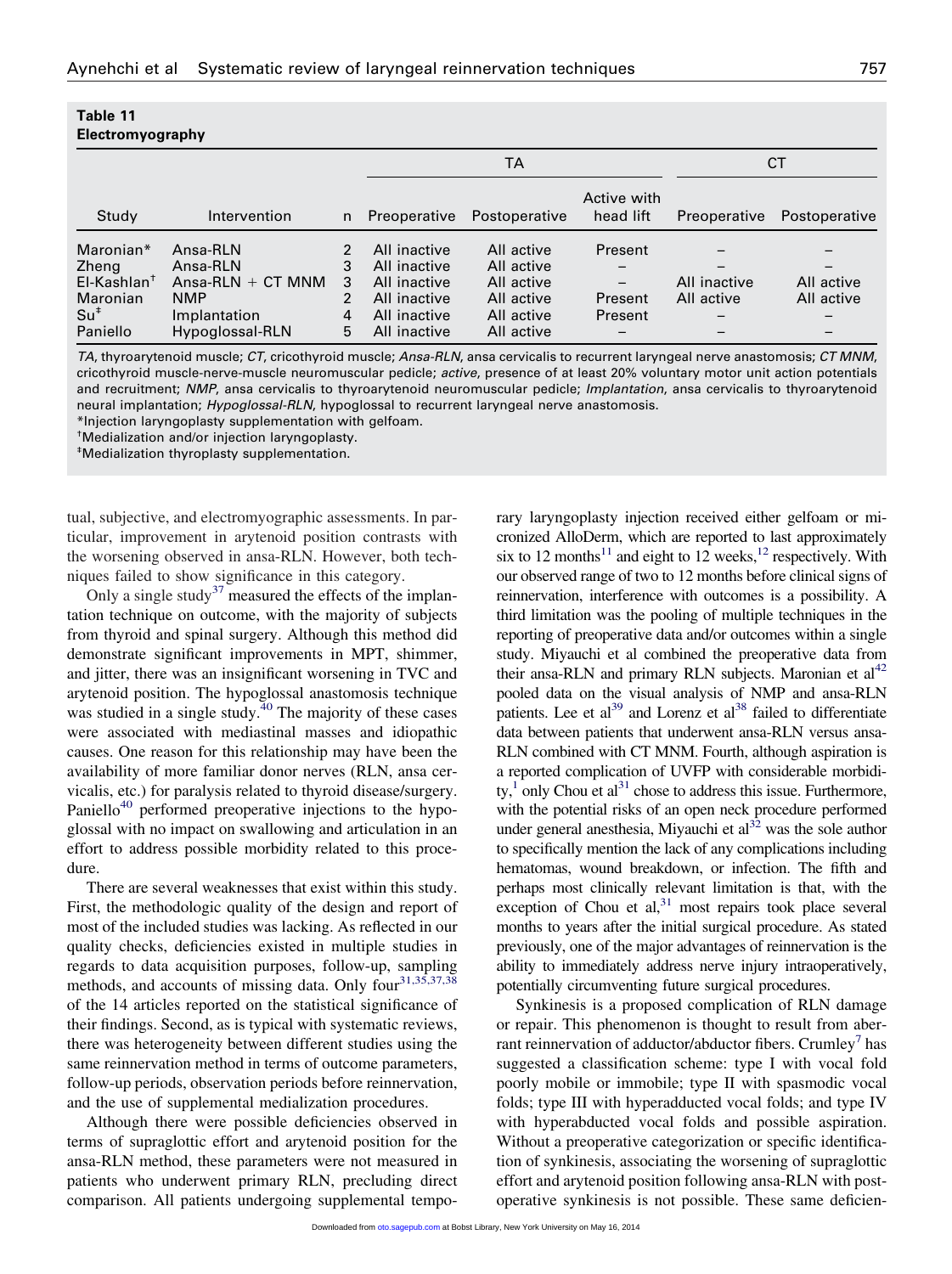<span id="page-10-0"></span>cies preclude an association between repair and abatement of synkinesis for positive visual findings. This may be one area of interest for future study.

#### **Conclusion**

Although all of the observed reinnervation techniques demonstrate positive effects on UVFP in terms of acoustic, perceptual, electromyographic, and visual outcomes, the quality of the current literature is low. Heterogeneity in the available literature prevented us from not only performing a meta-analysis, but making direct comparisons between techniques as well. Although valid recommendations for specific methods are not feasible at this time, the association between certain etiologies or anatomical limitations and the choice of reinnervation technique is noted. We therefore believe that prospective studies, preferably in the setting of immediate intraoperative repair, should be initiated using uniform and consistent outcome parameters.

#### **Acknowledgment**

We acknowledge Richard M. Rosenfeld, MD, MPH, for special contributions to study design.

#### **Author Information**

From the Department of Otolaryngology–Head and Neck Surgery, State University of New York Downstate Medical Center, Brooklyn, NY.

Corresponding author: Behrad Aynehchi, MD, SUNY Downstate Medical Center, Department of Otolaryngology-Head and Neck Surgery, 450 Clarkson Avenue, Box 126, Brooklyn, NY 11203.

E-mail address: [baynehchi@gmail.com.](mailto:baynehchi@gmail.com)

This article was presented at the 2010 AAO–HNSF Annual Meeting & OTO EXPO, Boston, MA, September 26-29, 2010.

#### **Author Contributions**

**Behrad B. Aynehchi,** conception and design, acquisition of data, analysis and interpretation of data, drafting article, and final approval of version to be published; **Edward D. McCoul,** design, acquisition of data, revising article critically for important intellectual content, and final approval of version to be published; **Krishnamurthi Sundaram,** conception and design, revising article critically for important intellectual content, and final approval of version to be published.

#### **Disclosures**

**Competing interests:** None.

**Sponsorships:** None.

#### **References**

- 1. Spector BC, Netterville JL, Billante C, et al. Quality-of-life assessment in patients with unilateral vocal cord paralysis. Otolaryngol Head Neck Surg 2001;125:176-82.
- 2. Crumley RL. Unilateral recurrent laryngeal nerve paralysis [review]. J Voice 1994;8:79 – 83.
- 3. Kern KA. Medicolegal analysis of errors in diagnosis and treatment of surgical endocrine disease. Surgery 1993;114:1167–73.
- 4. Chiang FY, Wang LF, Huang YF, et al. Recurrent laryngeal nerve palsy after thyroidectomy with routine identification of the recurrent laryngeal nerve. Surgery 2005;137:342–7.
- 5. Horner MJ, Ries LAG, Krapcho M, et al. SEER Cancer Statistics Review, 1975–2006. Bethesda, MD: National Cancer Institute; 2009.
- 6. Hydman J, Björck G, Persson JK, et al. Diagnosis and prognosis of iatrogenic injury of the recurrent laryngeal nerve. Ann Otol Rhinol Laryngol 2009;118:506 –11.
- 7. Crumley RL. Laryngeal synkinesis revisited. Ann Otol Rhinol Laryngol 2000;109:365–71.
- 8. Crumley RL. Laryngeal synkinesis: its significance to the laryngologist. Ann Otol Rhinol Laryngol 1989;98:87–92.
- 9. Benjamin B. Vocal cord paralysis, synkinesis and vocal fold motion impairment. ANZ J Surg 2003;73:784-6.
- 10. Paniello RC. Laryngeal reinnervation. Otolaryngol Clin North Am 2004;37:161– 81, vii-viii.
- 11. Milstein CF, Akst LM, Hicks MD, et al. Long-term effects of micronized Alloderm injection for unilateral vocal fold paralysis. Laryngoscope 2005;115:1691-6.
- 12. Coskun HH, Rosen CA. Gelfoam injection as a treatment for temporary vocal fold paralysis. Ear Nose Throat J 2003;82:352–3.
- 13. Crumley RL. Update: ansa cervicalis to recurrent laryngeal nerve anastomosis for unilateral laryngeal paralysis. Laryngoscope 1991;101:384 –7.
- 14. Zealear DL, Billante CR. Neurophysiology of vocal fold paralysis. Otolaryngol Clin North Am 2004;37:1–23.
- 15. King EF, Blumin JH. Vocal cord paralysis in children. Curr Opin Otolaryngol Head Neck Surg 2009;17:483–7.
- 16. Xu W, Han D, Hu H, et al. Characteristics of experimental recurrent laryngeal nerve surgical injury in dogs. Ann Otol Rhinol Laryngol 2009;118:575– 80.
- 17. Debnath I, Rich JT, Paniello RC. Intrinsic laryngeal muscle reinnervation using the muscle-nerve-muscle technique. Ann Otol Rhinol Laryngol 2008;117:382– 8.
- 18. Tóth A, Szucs A, Harasztosi C, et al. Intrinsic laryngeal muscle reinnervation with nerve-muscle pedicle. Otolaryngol Head Neck Surg 2005;132:701– 6.
- 19. Gacek RR. Morphologic correlates for laryngeal reinnervation. Laryngoscope 2001;111:1871–7.
- 20. Rice DH. Laryngeal reinnervation. Laryngoscope 1982;92:1049 –59.
- 21. Sulica L, Blitzer A. Vocal fold paresis: evidence and controversies. Curr Opin Otolaryngol Head Neck Surg 2007;15:159 – 62.
- 22. Miyauchi A, Matsusaka K, Kihara M, et al. The role of ansa-torecurrent-laryngeal nerve anastomosis in operations for thyroid cancer. Eur J Surg 1998;164:927–33.
- 23. Tucker HM. Reinnervation of the unilaterally paralyzed larynx. Ann Otol Rhinol Laryngol 1977;86:789 –94.
- 24. Tucker HM. Reinnervation of the paralyzed larynx: a review. Head Neck Surg 1979;1:235– 42.
- 25. Tucker HM, Rusnov M. Laryngeal reinnervation for unilateral vocal cord paralysis: long-term results. Ann Otol Rhinol Laryngol 1981;90:457–9.
- 26. Crumley RL, Izdebski K, McMicken B. Nerve transfer versus Teflon injection for vocal cord paralysis: a comparison. Laryngoscope 1988;  $98:1200 - 4.$
- 27. Crumley RL, Izdebski K. Voice quality following laryngeal reinnervation by ansa hypoglossi transfer. Laryngoscope 1986;96:611-6.
- 28. Miyauchi A, Yokozawa T, Kobayashi K, et al. Opposite ansa cervicalis to recurrent laryngeal nerve anastomosis to restore phonation in patients with advanced thyroid cancer. Eur J Surg 2001;167:540 –1.
- 29. Yumoto E, Sanuki T, Kumai Y. Immediate recurrent laryngeal nerve reconstruction and vocal outcome. Laryngoscope 2006;116:1657-61.
- 30. Wright SK, Lobe T. Transaxillary totally endoscopic robot-assisted ansa cervicalis to recurrent laryngeal nerve reinnervation for repair of unilateral vocal fold paralysis. J Laparoendosc Adv Surg Tech A 2009;19(Suppl 1):S203– 6.
- 31. Chou FF, Su CY, Jeng SF, et al. Neurorrhaphy of the recurrent laryngeal nerve. J Am Coll Surg 2003;197:52–7.